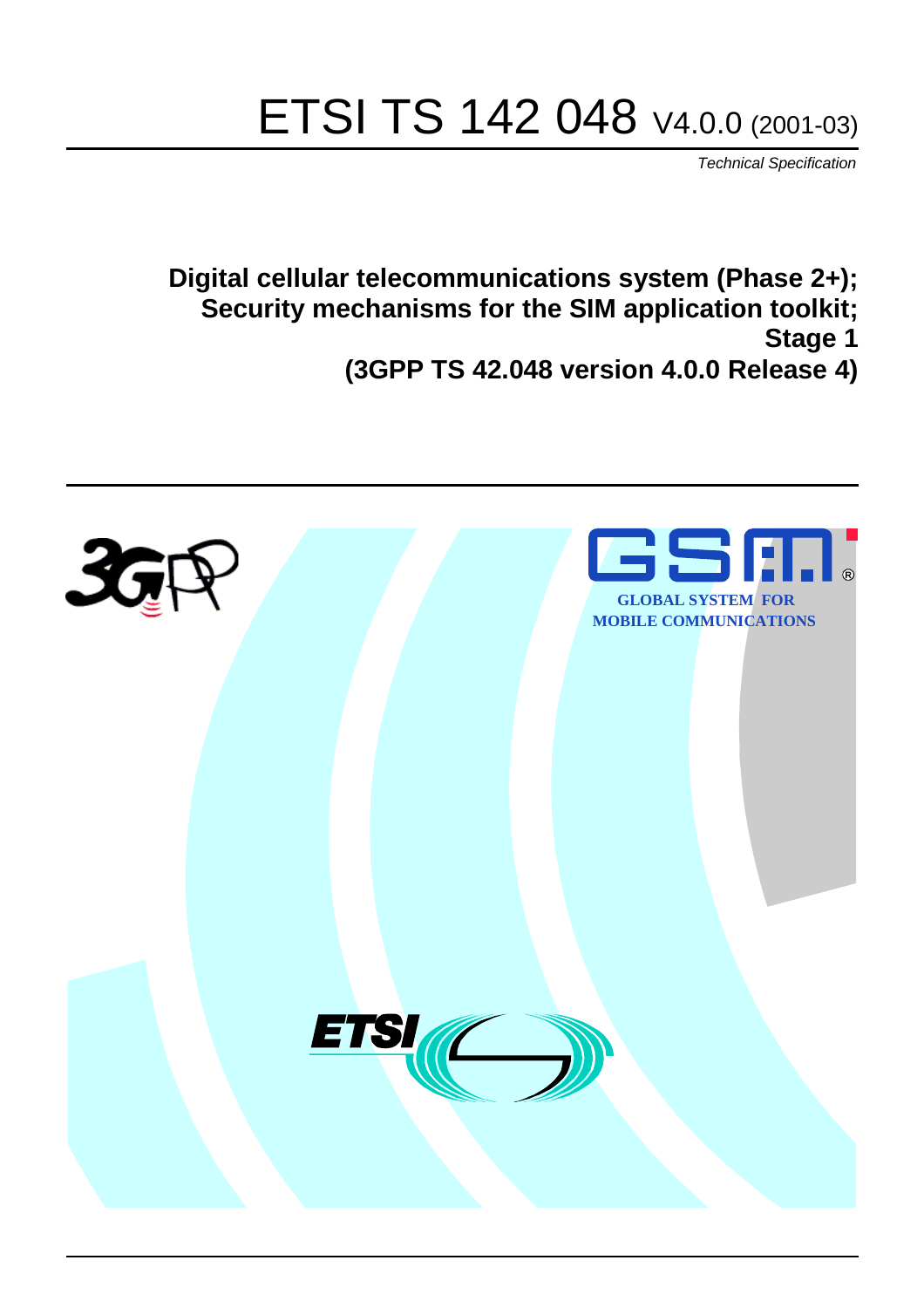**1**

Reference RTS/TSGT-0342048Uv4

> Keywords GSM

#### **ETSI**

#### 650 Route des Lucioles F-06921 Sophia Antipolis Cedex - FRANCE

Tel.: +33 4 92 94 42 00 Fax: +33 4 93 65 47 16

Siret N° 348 623 562 00017 - NAF 742 C Association à but non lucratif enregistrée à la Sous-Préfecture de Grasse (06) N° 7803/88

**Important notice**

Individual copies of the present document can be downloaded from: [http://www.etsi.org](http://www.etsi.org/)

The present document may be made available in more than one electronic version or in print. In any case of existing or perceived difference in contents between such versions, the reference version is the Portable Document Format (PDF). In case of dispute, the reference shall be the printing on ETSI printers of the PDF version kept on a specific network drive within ETSI Secretariat.

Users of the present document should be aware that the document may be subject to revision or change of status. Information on the current status of this and other ETSI documents is available at <http://www.etsi.org/tb/status>/

> If you find errors in the present document, send your comment to: <editor@etsi.fr>

#### **Copyright Notification**

No part may be reproduced except as authorized by written permission. The copyright and the foregoing restriction extend to reproduction in all media.

© European Telecommunications Standards Institute 2001.

All rights reserved.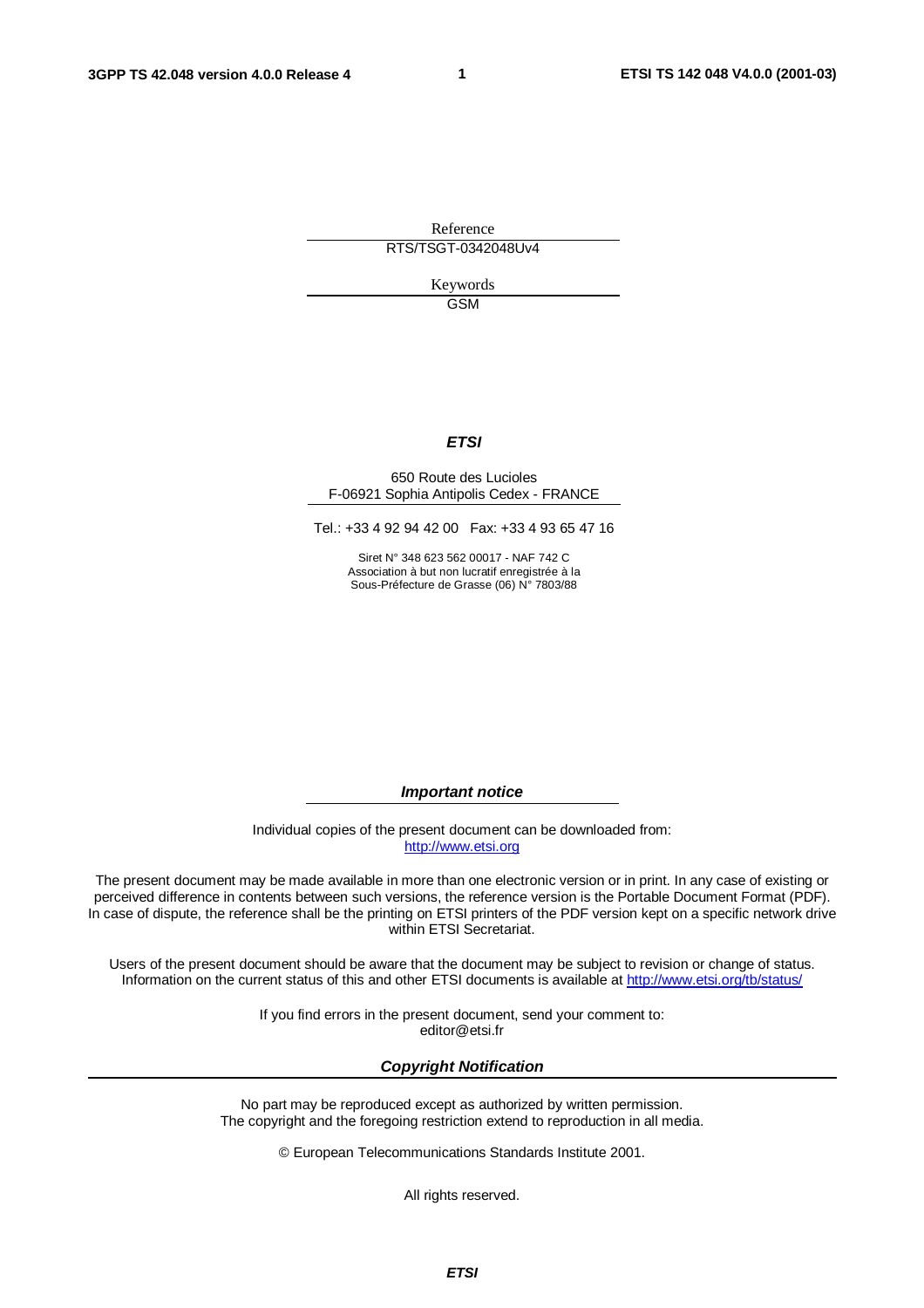# Intellectual Property Rights

IPRs essential or potentially essential to the present document may have been declared to ETSI. The information pertaining to these essential IPRs, if any, is publicly available for **ETSI members and non-members**, and can be found in ETSI SR 000 314: *"Intellectual Property Rights (IPRs); Essential, or potentially Essential, IPRs notified to ETSI in respect of ETSI standards"*, which is available from the ETSI Secretariat. Latest updates are available on the ETSI Web server [\(http://www.etsi.org/ipr\)](http://www.etsi.org/ipr).

Pursuant to the ETSI IPR Policy, no investigation, including IPR searches, has been carried out by ETSI. No guarantee can be given as to the existence of other IPRs not referenced in ETSI SR 000 314 (or the updates on the ETSI Web server) which are, or may be, or may become, essential to the present document.

# Foreword

This Technical Specification (TS) has been produced by the ETSI 3<sup>rd</sup> Generation Partnership Project (3GPP).

The present document may refer to technical specifications or reports using their 3GPP identities, UMTS identities or GSM identities. These should be interpreted as being references to the corresponding ETSI deliverables.

The cross reference between GSM, UMTS, 3GPP and ETSI identities can be found under [www.etsi.org/key](http://www.etsi.org/key) .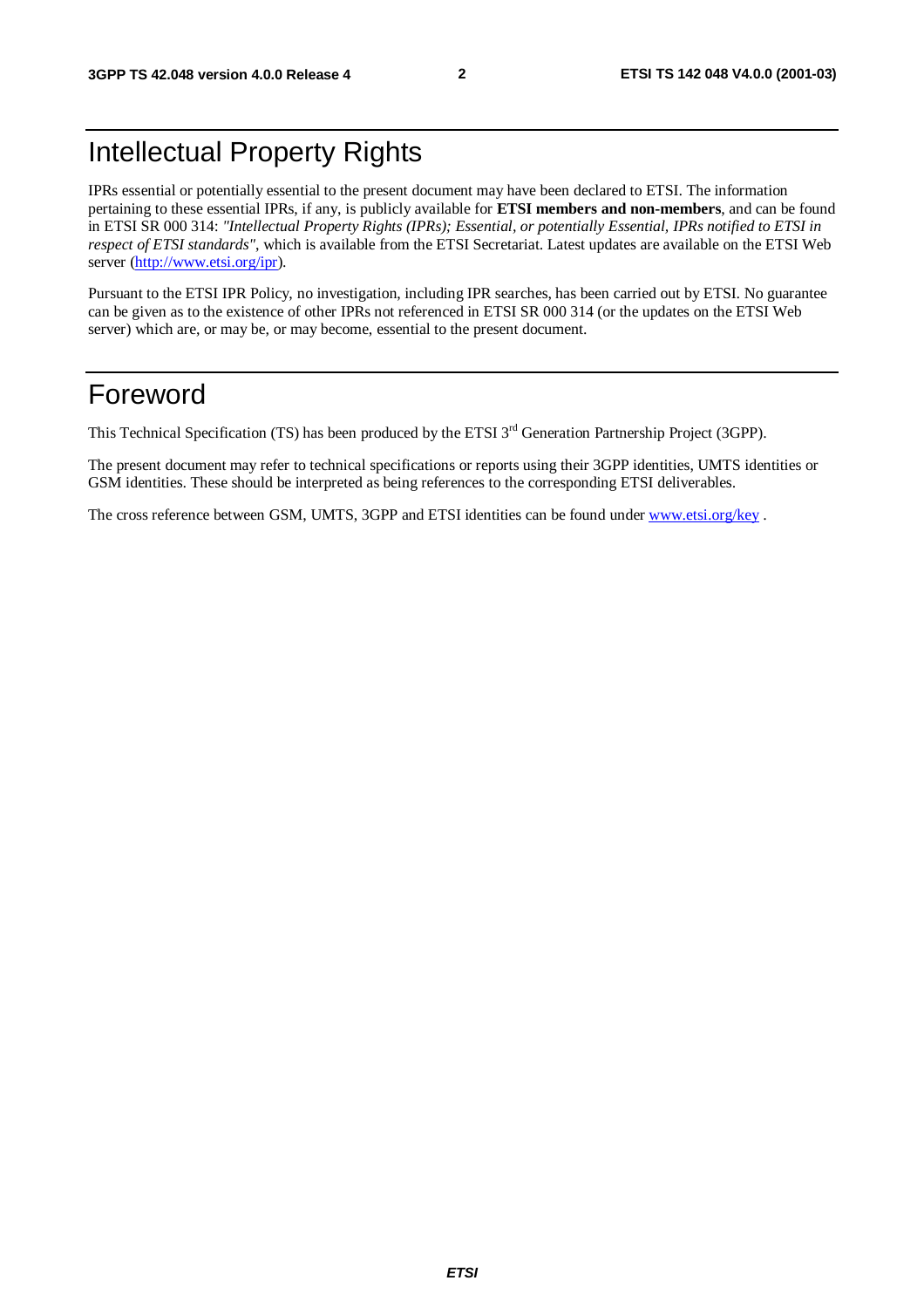#### $\mathbf{3}$

# Contents

| $\perp$                                                                                                                                                   |                               |  |  |  |  |  |
|-----------------------------------------------------------------------------------------------------------------------------------------------------------|-------------------------------|--|--|--|--|--|
| 2                                                                                                                                                         |                               |  |  |  |  |  |
| 3<br>3.1<br>3.2                                                                                                                                           |                               |  |  |  |  |  |
| 4                                                                                                                                                         |                               |  |  |  |  |  |
| 5<br>5.1<br>5.1.1<br>5.1.2<br>5.1.3<br>5.2<br>5.2.1<br>5.2.2<br>5.2.3<br>5.3<br>5.3.1<br>5.3.2<br>5.3.3<br>5.4<br>5.4.1<br>5.4.2<br>5.4.3<br>5.5<br>5.5.1 |                               |  |  |  |  |  |
| 5.5.2<br>5.5.3                                                                                                                                            |                               |  |  |  |  |  |
| 5.6<br>6<br>6.1<br>6.1.1<br>6.1.2<br>6.1.3<br>6.1.4<br>6.1.5<br>6.2<br>6.2.1<br>6.2.2<br>6.2.3<br>7                                                       |                               |  |  |  |  |  |
| 7.1<br>7.2<br>7.3                                                                                                                                         |                               |  |  |  |  |  |
|                                                                                                                                                           | <b>Annex A (informative):</b> |  |  |  |  |  |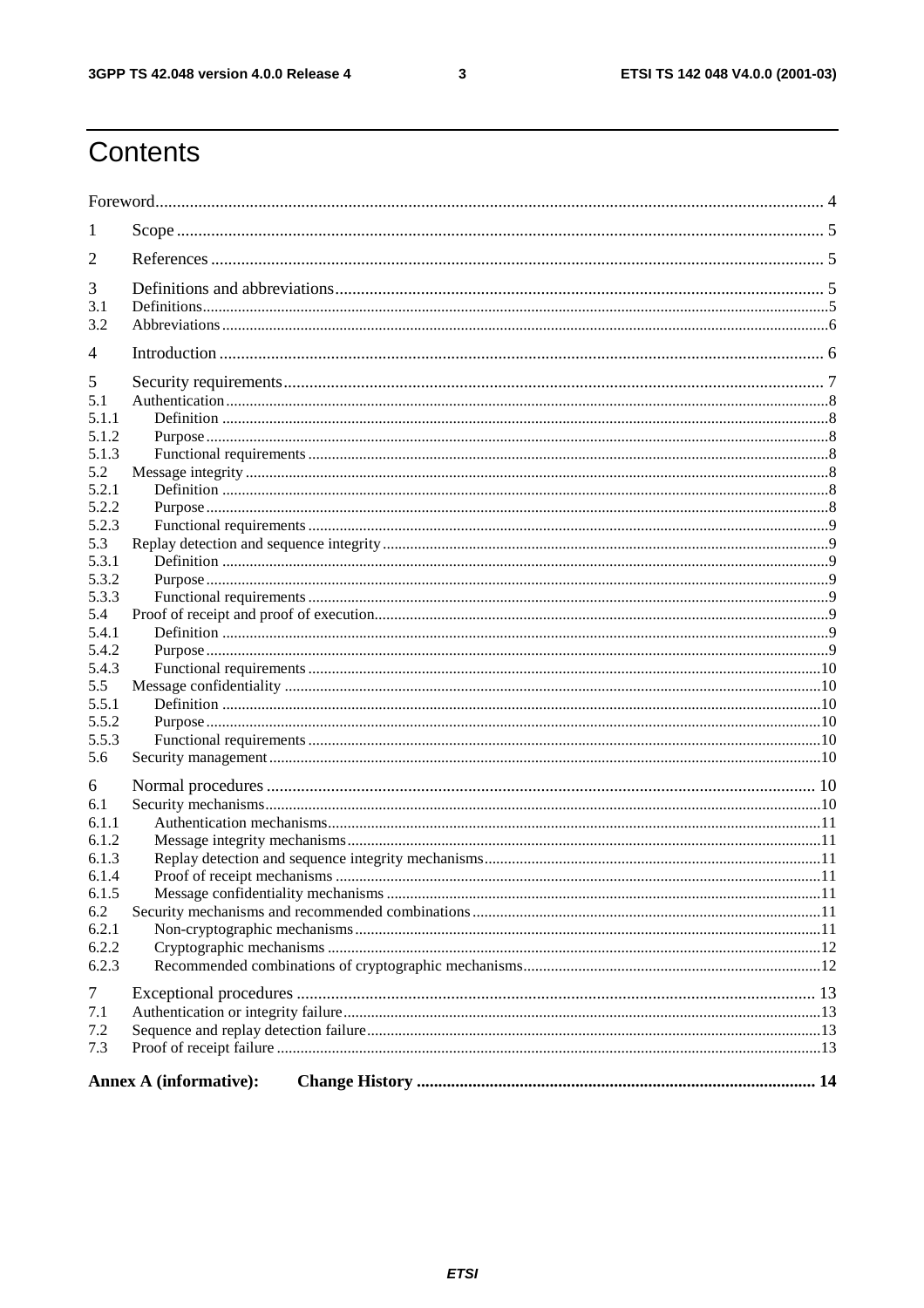# Foreword

This Technical Specification has been produced by the 3<sup>rd</sup> Generation Partnership Project (3GPP).

The contents of the present document are subject to continuing work within the TSG and may change following formal TSG approval. Should the TSG modify the contents of the present document, it will be re-released by the TSG with an identifying change of release date and an increase in version number as follows:

Version x.y.z

where:

- x the first digit:
	- 1 presented to TSG for information;
	- 2 presented to TSG for approval;
	- 3 or greater indicates TSG approved document under change control.
- y the second digit is incremented for all changes of substance, i.e. technical enhancements, corrections, updates, etc.
- z the third digit is incremented when editorial only changes have been incorporated in the document.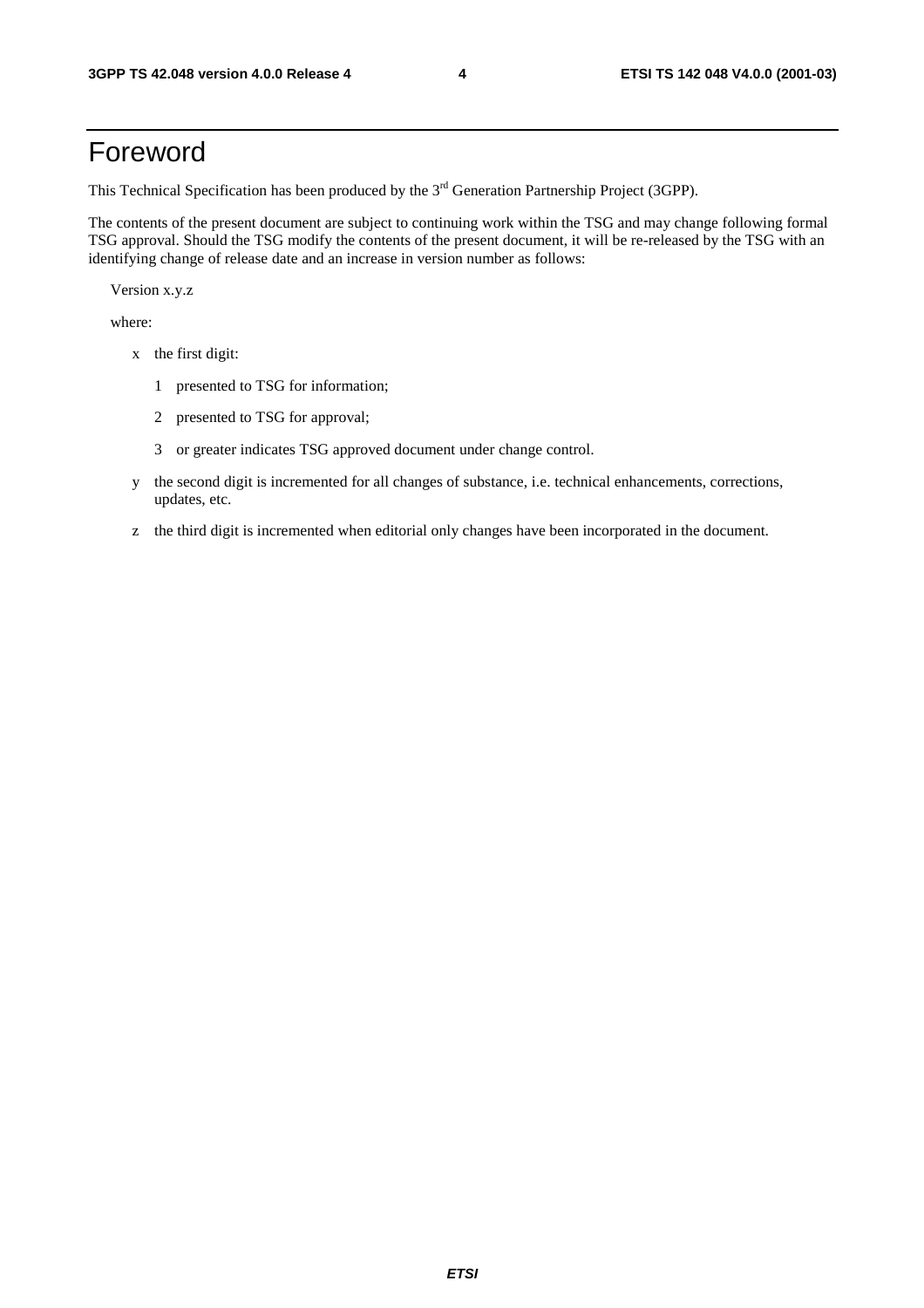# 1 Scope

The present document provides standardised security mechanisms in conjunction with the SIM Application Toolkit for the interface between a GSM PLMN Entity and a SIM.

The security mechanisms which are specified are independent of applications.

The present document describes the functional requirements of the security mechanisms with the implementation detail of these mechanisms being described in the stage 2 specification (GSM 03.48).

The present document is the result of a feasibility study carried out on this topic, contained in GSM 11.15.

# 2 References

The following documents contain provisions which, through reference in this text, constitute provisions of the present document.

- References are either specific (identified by date of publication, edition number, version number, etc.) or non-specific.
- For a specific reference, subsequent revisions do not apply.
- For a non-specific reference, the latest version applies. In the case of a reference to a 3GPP document (including a GSM document), a non-specific reference implicitly refers to the latest version of that document *in the same Release as the present document*.
- [1] GSM 01.04 (ETR 350): "Digital cellular telecommunications system; Abbreviations and acronyms".
- [2] GSM 03.48 (TS 101 181): "Digital cellular telecommunications system (Phase 2+); Security Mechanisms for the SIM Application Toolkit - Stage 2".
- [3] GSM 11.14 (GTS 11.14): "Digital cellular telecommunications system (Phase 2+); Specification of Subscriber Identity Module - Mobile Equipment (SIM - ME) Interface for SIM Application Toolkit".
- [4] ETR 330: "STAG; A guide to the legislative and regulatory environment".

# 3 Definitions and abbreviations

### 3.1 Definitions

For the purpose of the present document, the following terms and definitions apply:

**Application Layer:** layer above the Transport Layer on which the Application Messages are exchanged between the Sending and Receiving Applications.

**Application Message:** package of commands or data sent from the Sending Application to the Receiving Application, or vice versa, independently of the transport mechanism. An Application Message is transformed with respect to a chosen Transport Layer and chosen level of security into one or more secured packets.

**Counter:** mechanism or data field used for keeping track of a message sequence. This could be realised as a sequence oriented or time stamp derived value maintaining a level of synchronisation.

**Cryptographic Checksum:** string of bits derived from some secret information, (e.g. a secret key), part or all of the Application Message, and possible further information (e.g. part of the Security Header). The secret key is known to the Sending Entity and to the Receiving Entity. The Cryptographic Checksum is often referred to as Message Authentication Code.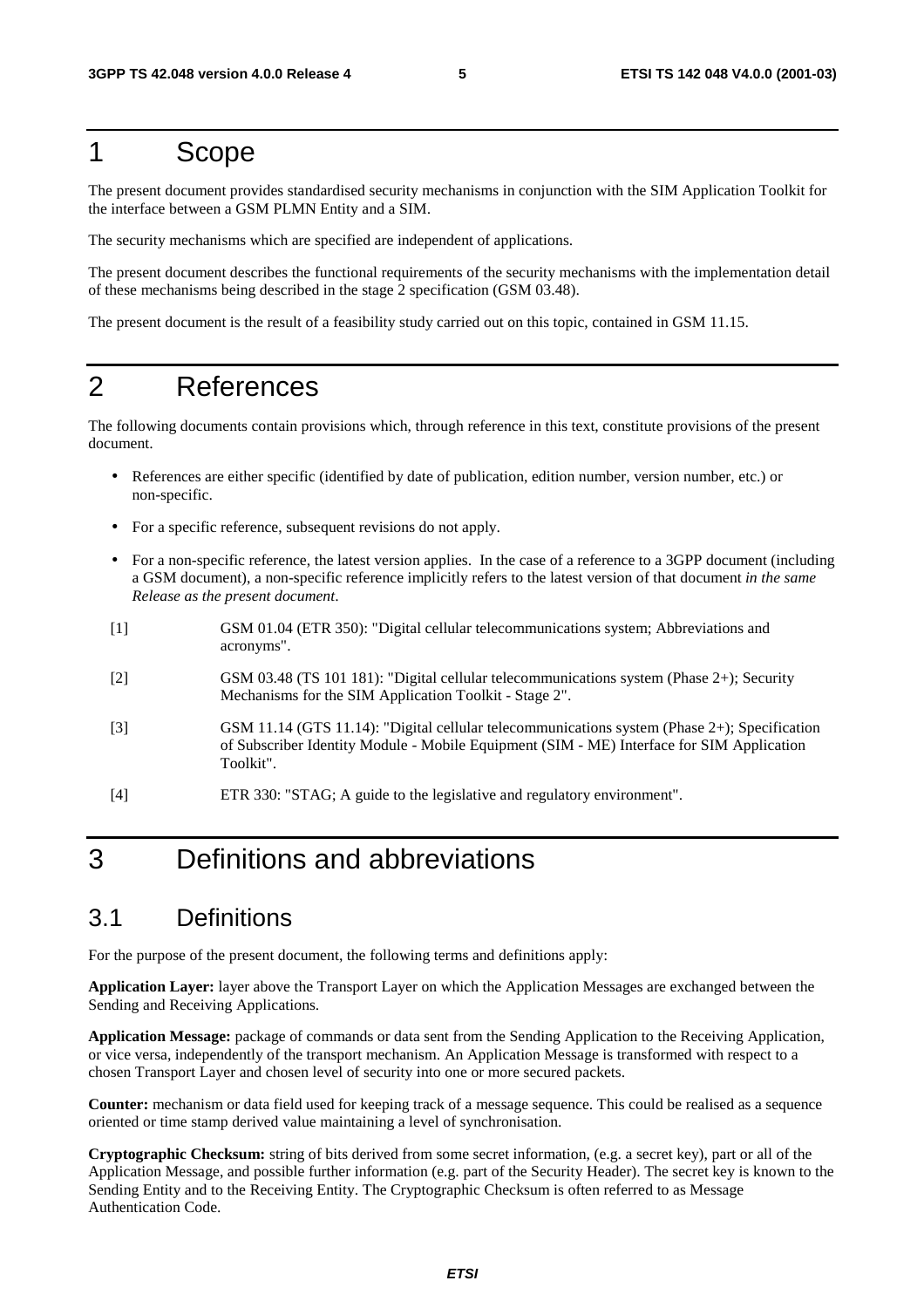**Digital Signature:** string of bits derived from some secret information, (e.g. a secret key), the complete Application Message, and possible further information (e.g. part of the Security Header). The secret information is known only to the Sending Entity. Although the authenticity of the Digital Signature can be proved by the Receiving Entity, the Receiving Entity is not able to reproduce the Digital Signature without knowledge of the secret information owned by the Sending Entity.

**Receiving Application:** this is the entity to which the Application Message is destined.

**Receiving Entity:** this is the entity where the Secured Packet is received (e.g. SMS-SC, SIM, USSD entry point, or dedicated SIM Toolkit Server) and where the security mechanisms are utilised. The Receiving Entity processes the Secured Packets.

**Redundancy Check:** string of bits derived from the Application Message and possible further information for the purpose of detecting accidental changes to the message, without the use of any secret information.

**Secured Packet:** information flow on top of which the level of required security has been applied. An Application Message is transformed with respect to a chosen Transport Layer and chosen level of security into one or more Secured Packets.

**Security Header:** that part of the Secured Packet which consists of all security information (e.g. counter, key identification, indication of security level, checksum or Digital Signature).

**Sender Identification:** this is the simple verification of the identity of the Sending Entity by the Receiving Entity comparing the sender identity with an apriori stored identity of the sender at the Receiving Entity.

**Sending Application:** entity generating an Application Message to be sent.

**Sending Entity:** this is the entity from which the Secured Packet originates (e.g. SMS-SC, SIM, USSD entry point, or dedicated SIM Toolkit Server) and where the security mechanisms are invoked. The Sending Entity generates the Secured Packets to be sent.

**Status Code:** this is an indication that a message has been received (correctly or incorrectly, indicating reason for failure).

**Transport Layer:** this is the layer responsible for transporting Secured Packets through the GSM network. The transport layer implements one or more transport mechanisms, (e.g. SMS or USSD).

**Unsecured Acknowledgement:** this is a Status Code included in a response message.

### 3.2 Abbreviations

In addition to those below, abbreviations used in the present document are listed in GSM 01.04.

| -SIM        | Subscriber Identity Module                     |
|-------------|------------------------------------------------|
| <b>SMS</b>  | <b>Short Message Service</b>                   |
| SMS-SC      | <b>Short Message Service - Service Centre</b>  |
| <b>USSD</b> | <b>Unstructured Supplementary Service Data</b> |

# 4 Introduction

The SIM Application Toolkit as described in GSM 11.14 is a set of commands and procedures for use during the network operation phase of GSM. It allows operators to create specific applications resident on the SIM (Subscriber Identity Module). There exists a need to secure SIM Application Toolkit related communication over the GSM network, (e.g. SMS, USSD, and future transport mechanisms) with the level of security chosen by the network operator or the application provider.

It is assumed in the present document that the Sending and Receiving Entities are in a secure environment.

The appropriate security mechanisms are described in the present document.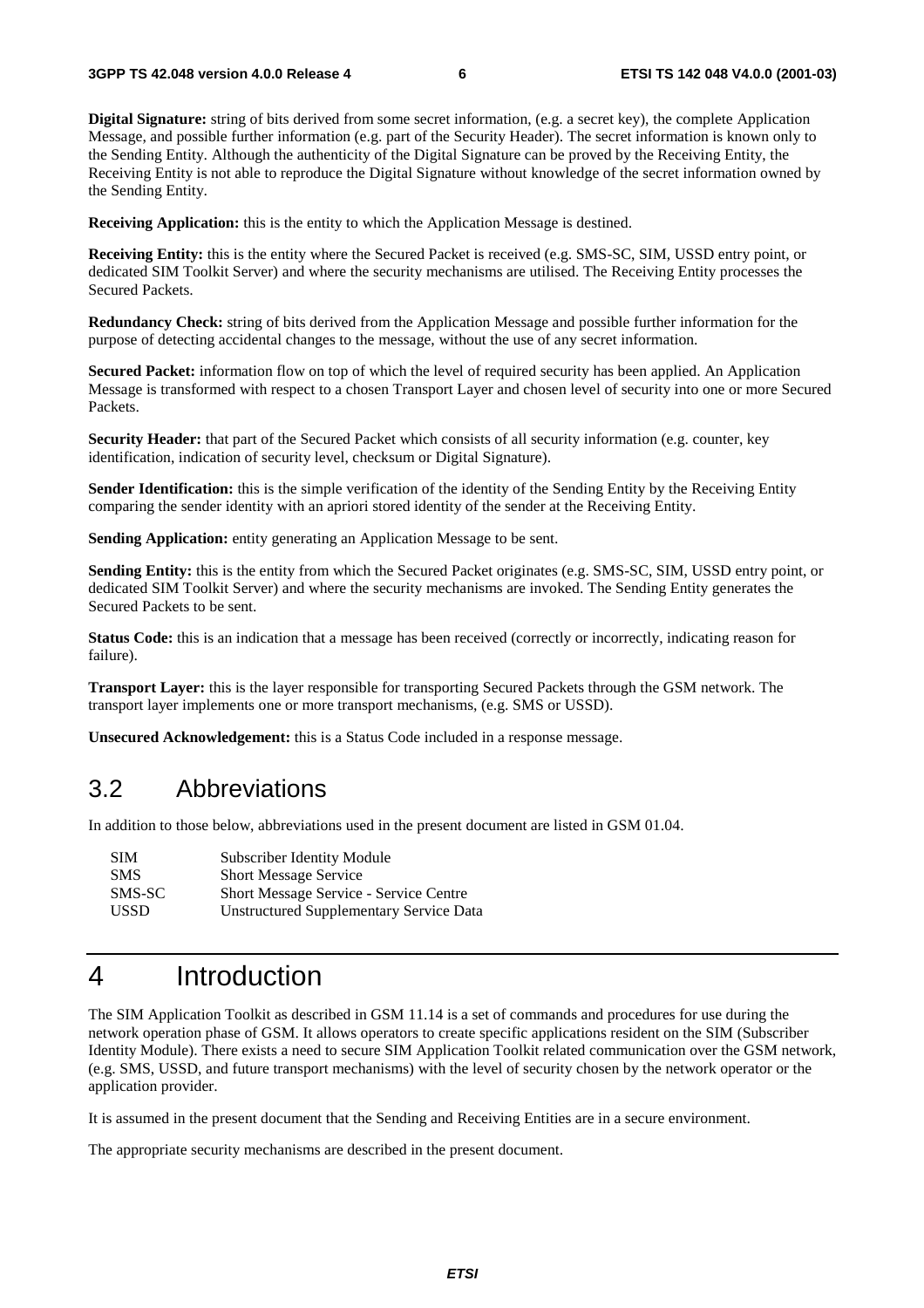The security mechanisms cover the following security requirements:

- unilateral authentication from network to SIM;
- unilateral authentication from SIM to network:
- message integrity;
- replay detection;
- proof of receipt;
- message confidentiality.





# 5 Security requirements

The Application Message is transferred from the Sending Application to the Receiving Application in one or more Secured Packets via a Sending Entity and a Receiving Entity, or group of Receiving Entities. The Receiving Entity is then responsible for reconstructing the Application Message from the received Secured Packets for presentation to the target Receiving Application. It is possible that there are several Receiving Entities and Applications.

The Sending Application shall indicate to the Sending Entity the security mechanisms to be applied to the Application Message. This shall be indicated in the Secured Packet. The Receiving Entity shall indicate to the Receiving Application the security mechanisms applied to the Secured Packet, in a secure manner. The interface between the Sending Application and the Sending Entity, and the interface between the Receiving Entity and Receiving Application are not defined.

The security requirements to satisfy when transferring Application Messages from the Sending Entity to the Receiving Entity that have been considered are:

- authentication;
- message integrity;
- replay detection and sequence integrity;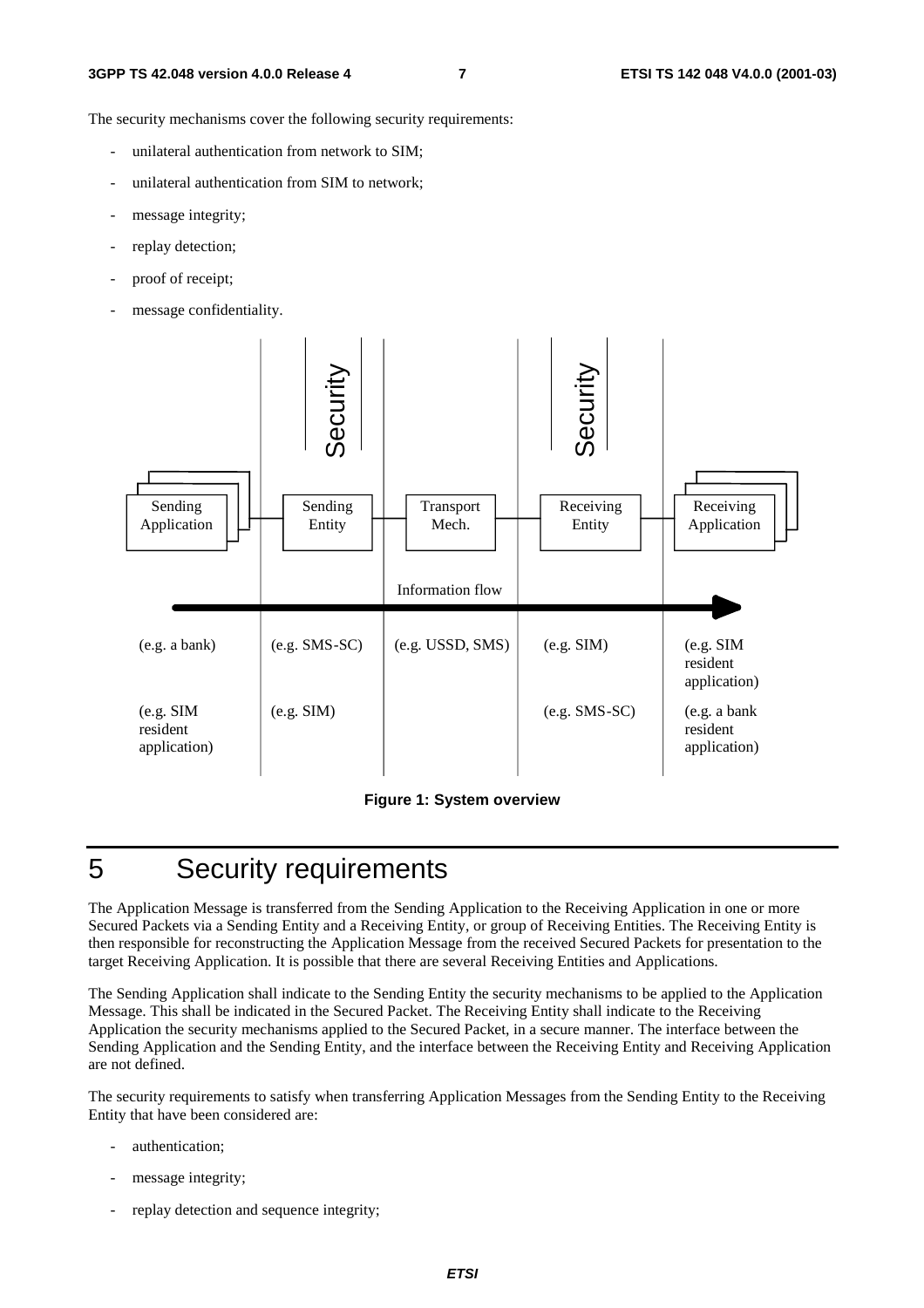- proof of receipt and proof of execution;
- message confidentiality;
- indication of the security mechanisms used.

Mechanisms to satisfy the above requirements will be governed by the following assumptions:

- in general, security is provided for each Secured Packet transmitted (an Application Message may be broken into several Secured Packets, each of which shall have identical security mechanisms applied to it;
- there should be the ability to turn mechanisms on and off on a per Application Message basis, with an indication of the status transmitted with the message;
- security related information used should be independent of that used with existing GSM network keys;
- third party applications may have access to the Sending Entity, however this is considered to be an internal network security issue and therefore outside of the scope of the present document.

### 5.1 Authentication

#### 5.1.1 Definition

Authentication is the verification of an entity's claimed identity by another entity. A first level of authentication is "unilateral authentication" which provides the receiver with proof of the sender's identity. A higher level is "mutual authentication", where both entities are provided with proof of each other's identity.

For mutual authentication purposes the Sending and/or Receiving Entities have to generate and exchange dedicated authentication messages. Due to the unidirectional nature of current transport mechanisms mutual authentication is not considered in the present document.

#### 5.1.2 Purpose

The purpose of authentication is to protect Sending and Receiving Entities and Applications against unauthorised use. Authentication assures that only authorised parties can perform actions at the SIM, and it prevents unauthorised parties from having access to entities on the network side (or even behind it) via a SIM Application Toolkit feature.

#### 5.1.3 Functional requirements

For the purposes of Sender Identification and unilateral authentication the Sending Entity shall be uniquely defined and addressed, as an example a GSM SIM already satisfies this requirement.

Unilateral authentication can be achieved by the use of a Cryptographic Checksum or Digital Signature attached to the message. The distinguishing identifications of the Receiving and Sending Entities should be linked to them for the entire life time of these entities. (If for some reason, the identity of any of the entities is changed, then all other entities involved in the authentication procedure shall be informed of the new identity.)

# 5.2 Message integrity

#### 5.2.1 Definition

Message Integrity ensures that no corruption, accidental or intentional, of the content of the message has occurred.

#### 5.2.2 Purpose

The purpose of this mechanism is to detect any corruption of the Application Message or the whole Secured Packet.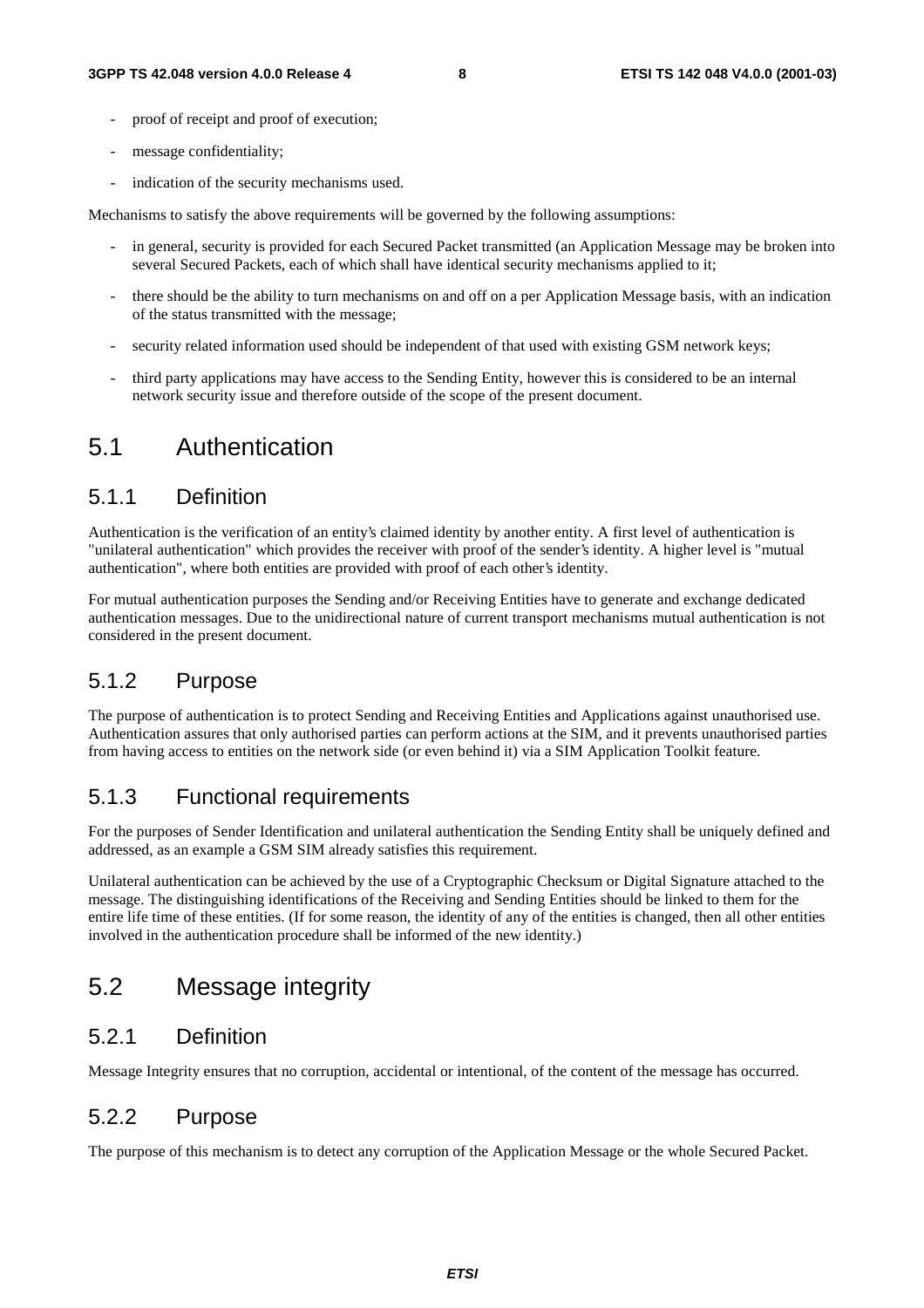# 5.2.3 Functional requirements

The integrity of the Application Message or whole Secured Packet may be achieved as follows:

- by adding a Redundancy Check in the Security Header to protect against accidental corruption (The Redundancy Check mechanism on it's own only protects against accidental corruption. In conjunction with encryption it can be used to provide message integrity);
- by adding a Cryptographic Checksum in the Security Header. In certain circumstances the authentication of the Sending Entity is achieved implicitly by the verification of the Cryptographic Checksum;
- by calculating and verifying a Digital Signature on the Application Message to be transferred. In this case the authentication of the Sending Entity is achieved implicitly by the verification of the Digital Signature.

# 5.3 Replay detection and sequence integrity

### 5.3.1 Definition

Replay detection is a mechanism which provides the Receiving Entity with a means of recognising that it has received the same Secured Packet(s) previously.

Sequence integrity is a mechanism which ensures that no changes, accidental or intentional, have occurred to the intended sequence of Secured Packets.

#### 5.3.2 Purpose

Replay detection protects the Receiving Entity against replay attack and Secured Packet duplication.

Sequence integrity protects the Receiving Entity against message suppression and loss of Secured Packets.

### 5.3.3 Functional requirements

The implementation of these mechanisms shall be achieved by including a counter in the Security Header. The protection of the counter shall be achieved by including it in the calculation of the checksum (Cryptographic Checksum or encrypted Redundancy Check) or Digital Signature when used.

The Sending Entity and the Receiving Entity shall maintain synchronisation for their counters.

# 5.4 Proof of receipt and proof of execution

#### 5.4.1 Definition

Proof of receipt proves to the Sending Entity that the Receiving Entity has correctly received a Secured Packet, has performed the necessary security checks and forwarded the contents to the Receiving Application.

Proof of execution proves to the Sending Application that the Receiving Application has performed an action that the Sending Application initiated. Proof of execution is not applicable at the Transport Layer.

#### 5.4.2 Purpose

The purpose of proof of receipt is to prove delivery of a Secured Packet to the Receiving Entity in an unambiguous way. This allows detection of non-delivery due to network error, message corruption, validation failure etc. to be indicated to the Sending Entity using a Status Code in the proof of receipt response.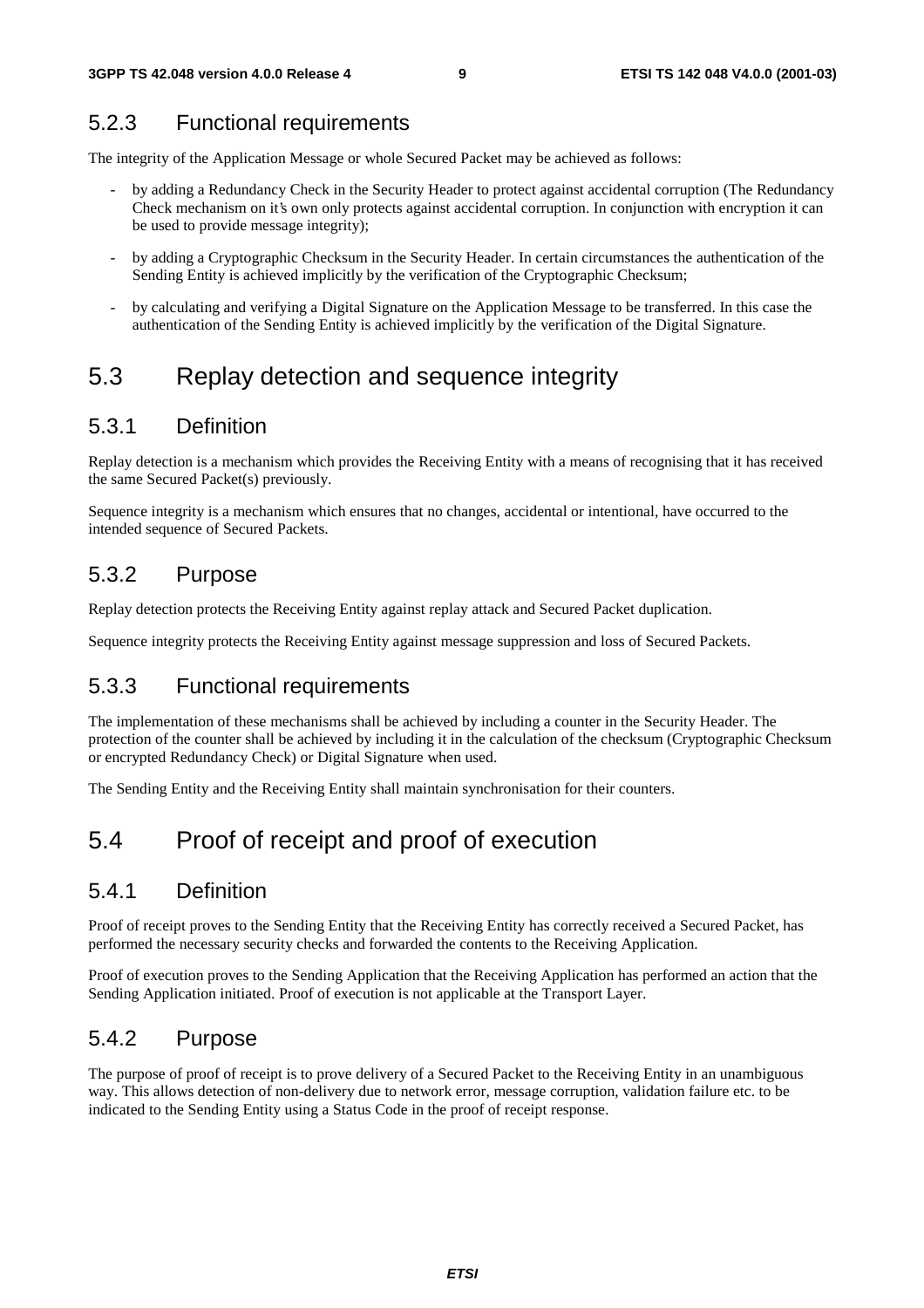# 5.4.3 Functional requirements

Proof of receipt must be requested by the Sending Entity. Proof of receipt is returned from the Receiving Entity in an acknowledgement to a Secured Packet transmitted by the Sending Entity. The acknowledgement shall take the form of a Status Code in a response message, which may be secured by either a Cryptographic Checksum or Digital Signature.

The Sending Entity shall send an indication of proof of receipt to the Sending Application upon successful delivery of the Application Message, or indicate the reason for failure upon unsuccessful delivery of the Application Message. The behaviour at the Receiving Entity is elaborated in the stage 2 document [2].

The Sending and Receiving Entity shall be uniquely defined and addressed.

In the case of SMS transport, proof of receipt could be carried in the short message acknowledgement as defined in GSM 11.14 (SMS data download mechanism).

The case of other transport mechanisms is for further study.

# 5.5 Message confidentiality

### 5.5.1 Definition

Message confidentiality ensures that the messages exchanged are not made available or disclosed to unauthorised individuals, entities, or processes.

### 5.5.2 Purpose

This security function prevents any external party from extracting any useable information from Secured Packets.

### 5.5.3 Functional requirements

Message confidentiality is achieved by encrypting the message. In order for the recipient to use the content of the message it has to be decrypted.

Some of the security parameters that make up the Security Header (Digital Signatures, Counters and other security parameters) may be encrypted.

NOTE: There may be legal constraints for the implementation of message confidentiality mechanisms entirely resident on the SIM, see ETSI Technical Report (ETR) 330 [4].

# 5.6 Security management

The security mechanism applied to the Secured Packet shall be indicated in the Security Header, and this indication may be integrity protected to prevent it from malicious alteration.

Security parameters (e.g. counters, keys) at the Receiving and Sending Entity shall be stored in a secure manner such that no unauthorised parties or applications can read, modify or use these parameters.

Procedures for key management (e. g. key update) should be foreseen for transport level.

# 6 Normal procedures

# 6.1 Security mechanisms

From the security requirements described in clause 5, the following subclauses define security mechanisms on the Transport Layer. Some of the security mechanisms fulfil more than one security requirement.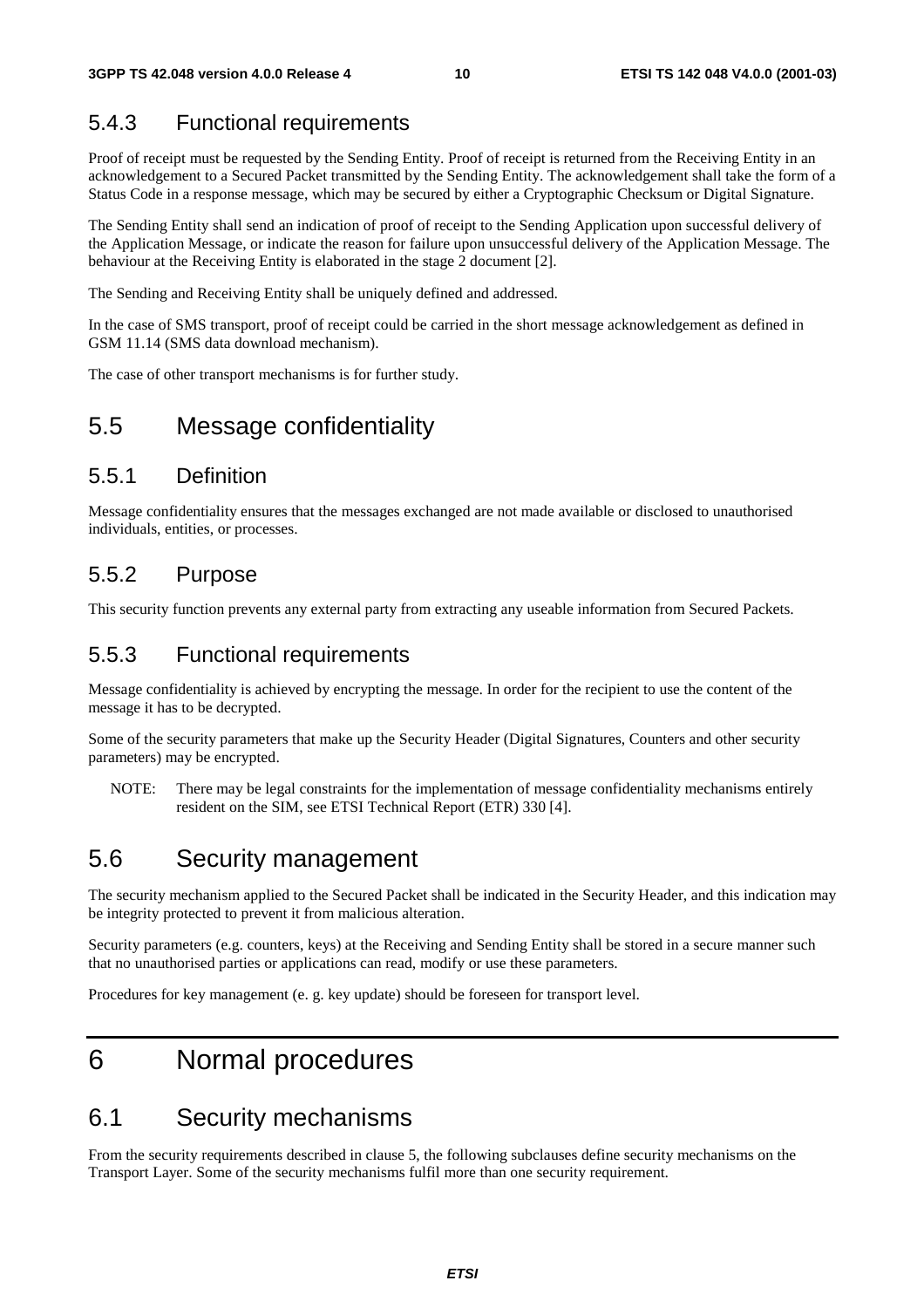#### 6.1.1 Authentication mechanisms

Mechanisms ensuring authentication are:

- Cryptographic Checksum (b1);
- Digital Signature (b2).

The Cryptographic Checksum mechanism is suitable for authentication when the secret information is shared only by the communicating entities.

#### 6.1.2 Message integrity mechanisms

Mechanisms ensuring message integrity are:

- Redundancy Check;
- Cryptographic Checksum (b1);
- Digital Signature (b2).

The Redundancy Check mechanism on it's own only protects against accidental corruption. In conjunction with encryption it can be used to provide message integrity.

#### 6.1.3 Replay detection and sequence integrity mechanisms

Mechanisms ensuring replay detection and sequence integrity are:

- Simple Counter;
- A counter included in the calculation of the Cryptographic Checksum (d1);
- A counter included in the calculation of the Digital Signature (d2).

The Simple Counter mechanism protects against accidental loss or replay. In conjunction with encryption it can be used to protect against malicious loss or replay. There shall exist a specific counter value which indicates that the replay detection and sequence integrity mechanisms are inactive.

#### 6.1.4 Proof of receipt mechanisms

NOTE: The proof of receipt mechanisms may frequently be used in conjunction with replay detection and sequence integrity.

Mechanisms ensuring proof of receipt are:

- unsecured acknowledgement;
- acknowledgement included in the calculation of the Cryptographic Checksum (f1);
- acknowledgement included in the calculation of the Digital Signature (f2).

#### 6.1.5 Message confidentiality mechanisms

Encryption mechanism (g).

# 6.2 Security mechanisms and recommended combinations

#### 6.2.1 Non-cryptographic mechanisms

In the following a number of mechanisms are listed which are based on non-cryptographic mechanisms. These mechanisms offer no security against any deliberate attack, only detection of accidental corruption.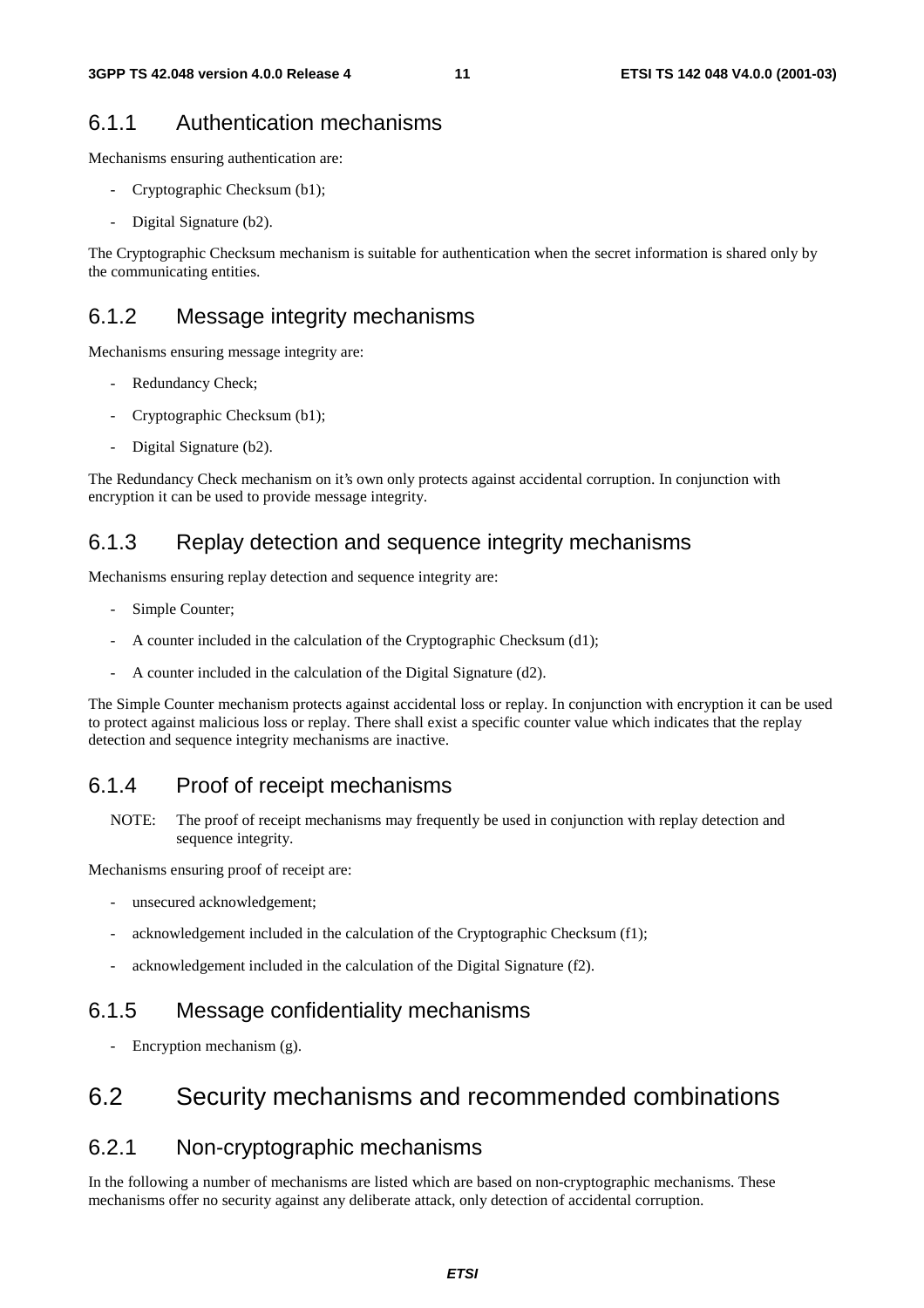- Redundancy Check;
- Unsecured Acknowledgement;
- Simple Counter.

#### 6.2.2 Cryptographic mechanisms

The Security Header, except the Cryptographic Checksum/Digital Signature, shall always be included in the calculation of the Cryptographic Checksum/Digital Signature.

- Cryptographic Checksum (d1) or Digital Signature (d2);

 This security mechanism addresses the following security requirements: authentication, message integrity, replay detection and sequence integrity.

Acknowledgement as Cryptographic Checksum (f1) or Digital Signature (f2);

This security mechanism satisfies the security requirement proof of receipt.

Encryption of the Application Data and possibly part of the Security Header (g);

 The encryption of the Application Data and possibly part of the Security Header corresponds to the requirement of message confidentiality.

Requirements **Mechanisms Mechanisms Cryptographic Checksum Digital Signature | Encryption** authentication (b1) (b2) message integrity  $|$  (b1) (b2) replay detection and sequence integrity  $(d1)$   $(d2)$ proof of receipt (f1) (f2) confidentiality (g) (g)

**Table 1: Overview of cryptographic mechanisms** 

### 6.2.3 Recommended combinations of cryptographic mechanisms

Whilst it is recognised that many combinations of the above described security mechanisms are possible and feasible, for the purpose of the present document, in order to limit the complexity of implementation, a limited number of combinations is recommended.

- combinations employing Cryptographic Checksum:

```
combination 1: d1 
combination 2: d1 + f1combination 3: d1 + f1 + gcombination 4: d1 + g- combinations employing Digital Signature: 
combination 5: d2 
combination 6: d2 + f2combination 7: d2 + f2 + gcombination 8: d2 + g
```
It is recommended that encryption is employed only in conjunction with either a Redundancy Check, Cryptographic Checksum or Digital Signature in order to allow verification of the decryption.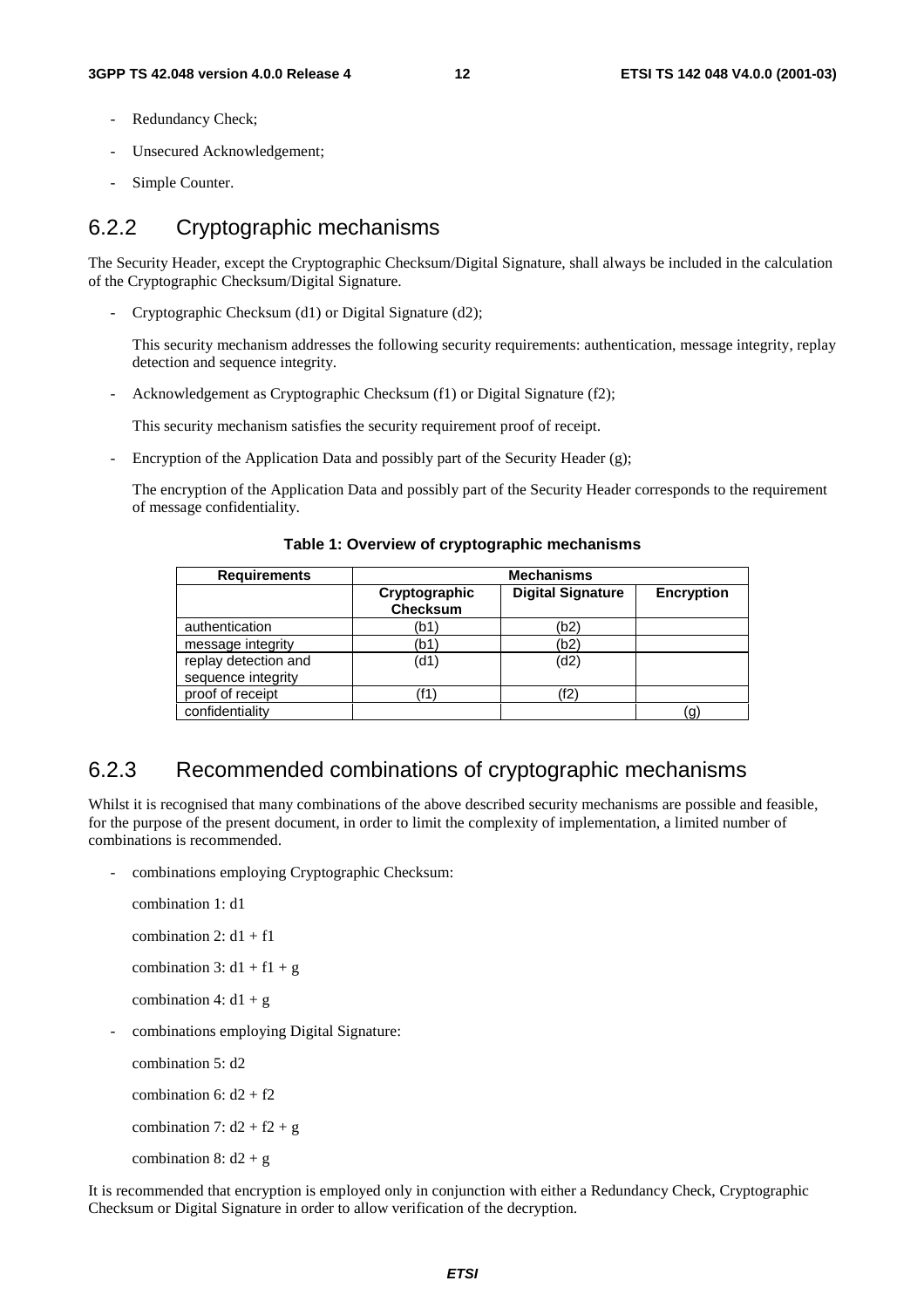If only authentication and message integrity are required this is indicated by a special counter value as described in subclause 6.1.3.

# 7 Exceptional procedures

# 7.1 Authentication or integrity failure

In the case of authentication or integrity failure, the received message shall be discarded. If proof of receipt has been requested, then a Status Code indicating the reason for failure shall be returned to the Sending Entity.

# 7.2 Sequence and replay detection failure

There are several mechanisms whereby counter value synchronisation can be maintained, or regained if synchronisation is lost If synchronisation cannot be regained, the Receiving Entity shall discard any Secured Packet with an unsynchronised counter value. In addition, if proof of receipt has been requested, then a Status Code indicating the reason for failure shall be returned to the Sending Entity.

# 7.3 Proof of receipt failure

The Sending Entity shall inform the Sending Application of the failure to deliver the Application Message, indicating the reason for failure.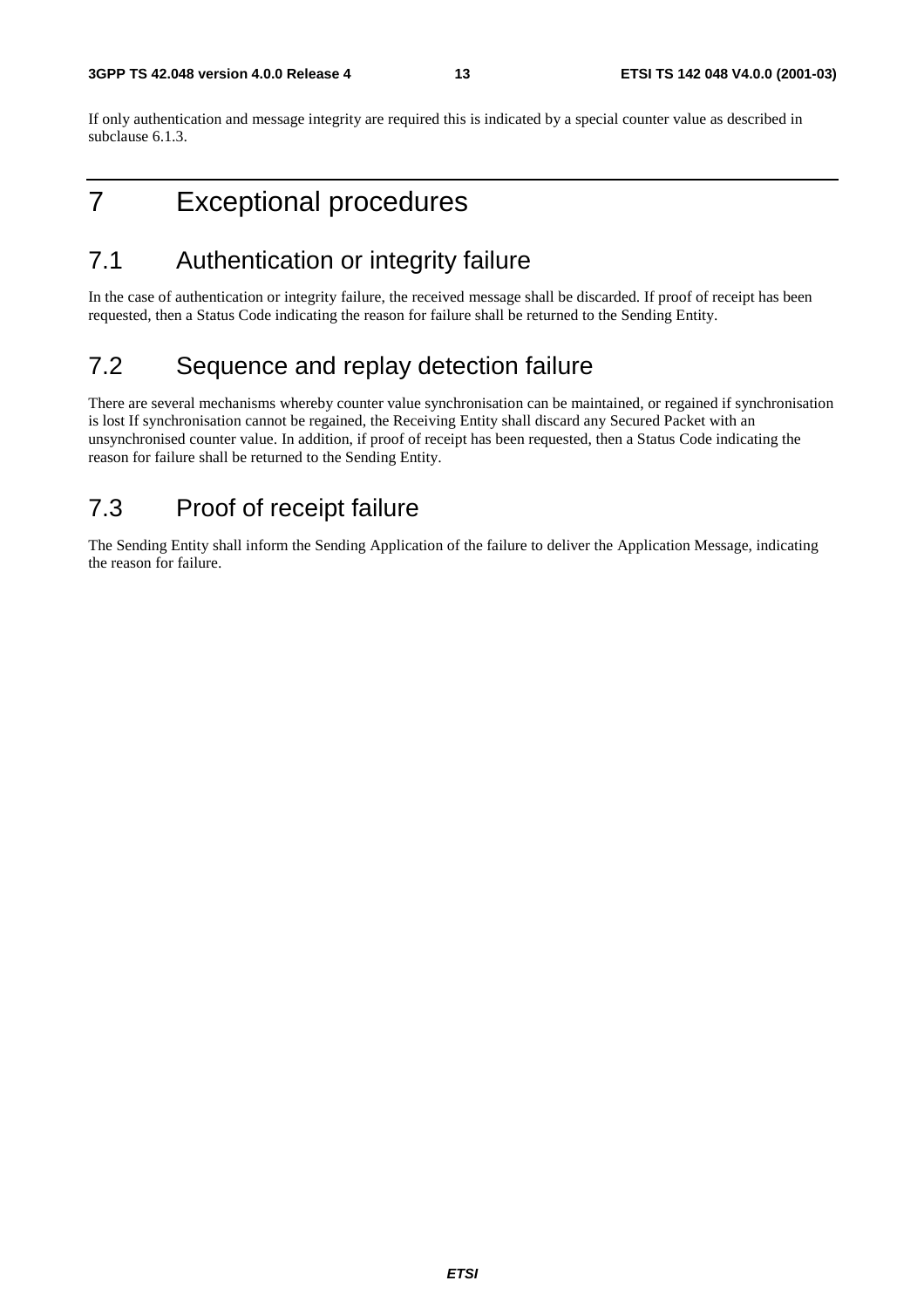# Annex A (informative): Change History

This annex lists all changes made to the present document since its initial approval by ETSI committee, SMG.

| <b>Meeting</b> | <b>Plenary</b>                                                                                                                                                                                                                                                                                                                                                                                                                                                                                                                                                                                          | WG   | <b>VERS</b> | <b>CR</b> |   | RE PHACA  |  | <b>SUBJECT</b>                                                    | <b>Resultin</b> |
|----------------|---------------------------------------------------------------------------------------------------------------------------------------------------------------------------------------------------------------------------------------------------------------------------------------------------------------------------------------------------------------------------------------------------------------------------------------------------------------------------------------------------------------------------------------------------------------------------------------------------------|------|-------------|-----------|---|-----------|--|-------------------------------------------------------------------|-----------------|
|                | tdoc                                                                                                                                                                                                                                                                                                                                                                                                                                                                                                                                                                                                    | tdoc |             |           | v | <b>SE</b> |  |                                                                   | Version         |
| s25            | 0160/98                                                                                                                                                                                                                                                                                                                                                                                                                                                                                                                                                                                                 |      | 2.0.0       |           |   |           |  | GSM 02.48 approved by SMG plenary 25 (March 98)                   | 6.0.0           |
| s29            |                                                                                                                                                                                                                                                                                                                                                                                                                                                                                                                                                                                                         |      | 6.0.0       |           |   |           |  | Specification version 6.0.0 upgrade to Release 1998 version 7.0.0 | 7.0.0           |
| s31            |                                                                                                                                                                                                                                                                                                                                                                                                                                                                                                                                                                                                         |      | 7.0.0       |           |   |           |  | Specification version 7.0.0 upgrade to Release 1999 version 8.0.0 | 8.0.0           |
|                | At SMG #31, It was agreed to transfer this specifications to the 3GPP. Further entries in this table refer to 3GPP meetings                                                                                                                                                                                                                                                                                                                                                                                                                                                                             |      |             |           |   |           |  |                                                                   |                 |
| <b>TP-11</b>   | At TSG-T #11, it was agreed that all existing release 99 specifications should be reissued as release 4<br>4.0.0<br>specifications so as to create a complete set of release 4 specifications. Further more, it was agreed to change the<br>specification number of all GSM-only specifications from AA.BB to (AA+40).0BB. Thus GSM 02.48 changed to<br>3GPP TS 42.048. At the same time, the version numbering scheme was harmonised with 3G specifications so that<br>all release 4 specifications have a version number 4.x.y. The contents of TS 42.048 v4.0.0 are identical to GSM<br>02.48 v8.0.0 |      |             |           |   |           |  |                                                                   |                 |